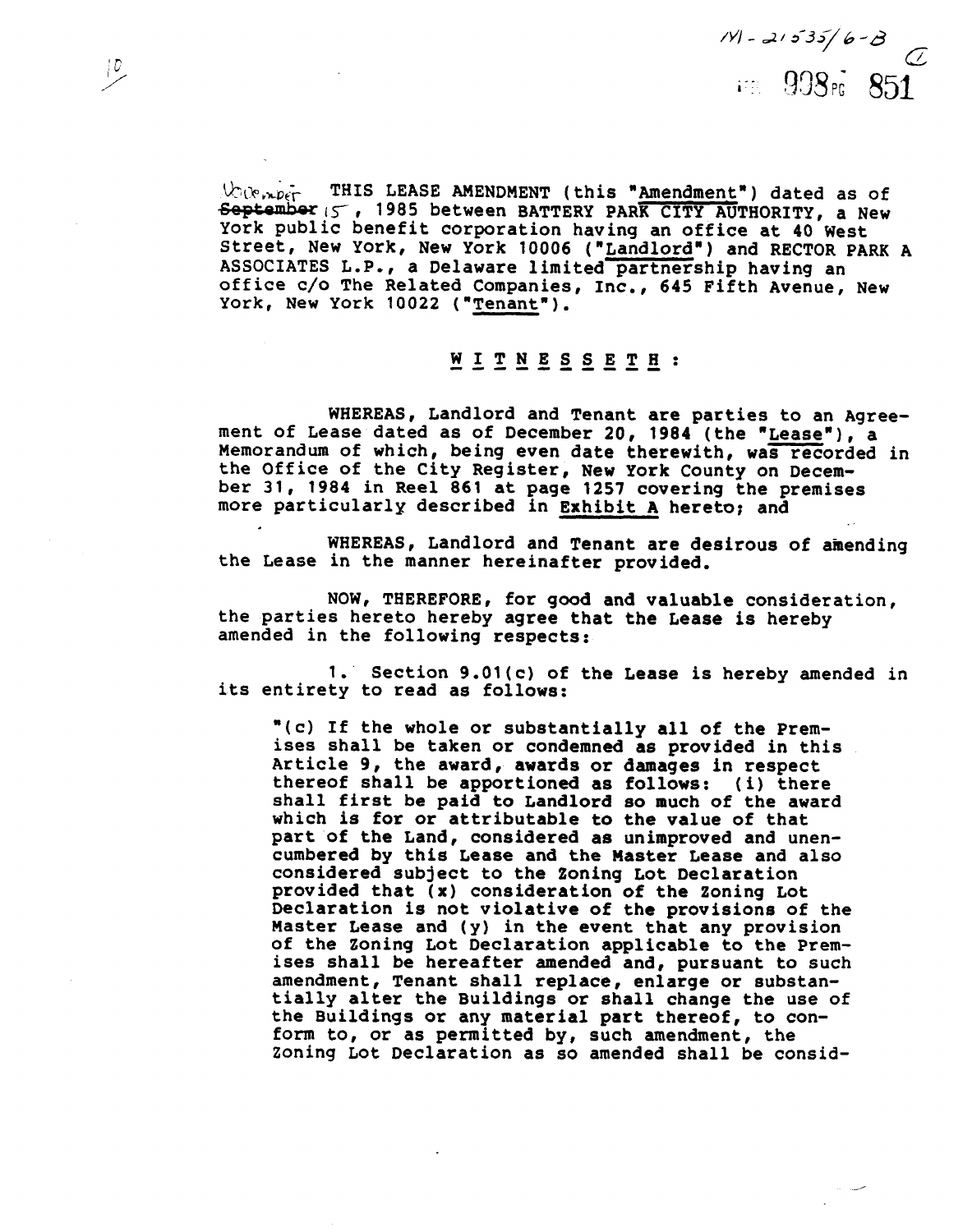EE 998<sub>pc</sub> 852

ered when determining the value of the Land, and the fair market value of Landlord's Civic Facilities taken in any proceeding with respect to such taking; (ii) there shall next be paid to the Mortgagee which holds a first lien on Tenant's interest in this Lease, or to Recognized Unit Mortgagees, if appli- cable, so much of the balance of such award as shall equal the unpaid principal indebtedness secured by such Mortgage or Recognized Unit Mortgages with interest thereon at the rate specified therein to the date of payment; (iii) there shall next be paid to Landlord so much of the award which is for or attributable to the value of Landlord's reversionary interest in that part of the Buildings taken in such proceeding (it being agreed between Landlord and Tenant that, notwithstanding anything herein contained to the contrary, for a period of forty (40) years from the Scheduled Completion Date, the value of Landlord's reversionary interest in the Buildings shall be deemed to be zero); and (iv) subject to, rights of any Mortgagees or Recognized Unit Mortgagees, if applicable, Tenant shall receive the balance of the award, if any. If there be any dispute as to which portion of the award is attributable to the Land and the Civic Facilities and which portion is attributable to the Buildings, or as to the value of Landlord's reversionary interest in the Buildings, such dispute shall be resolved by arbitration in accordance with the provisions of Article 36."

2. Section 42.09(c) of the Lease is hereby amended in its entirety to read as follows:

"(c) In addition to the rights and remedies granted to Landlord pursuant to the provisions of this Lease, each Unit Owner hereby grants **to** Landlord, effective only upon the occurrence of a Unit Owner Default and continuing until the payment to Landlord of the Deficiency Amount, a lien on such Unit (a "Landlord's Lien"), which Landlord's Lien shall be prior to all other liens on such Unit, except for Taxes, Impositions, the lien granted to the Board of Managers pursuant to the Condominium Act, liens granted to Governmental Authorities which, pursuant to applicable law, are granted a priority and all sums unpaid on a first mortgage of record. Such Landlord's Lien shall be enforceable by Landlord only if Landlord shall have elected, in accordance with Section 42.09(a), to pursue its rights and remedies against such Defaulting Unit Owner."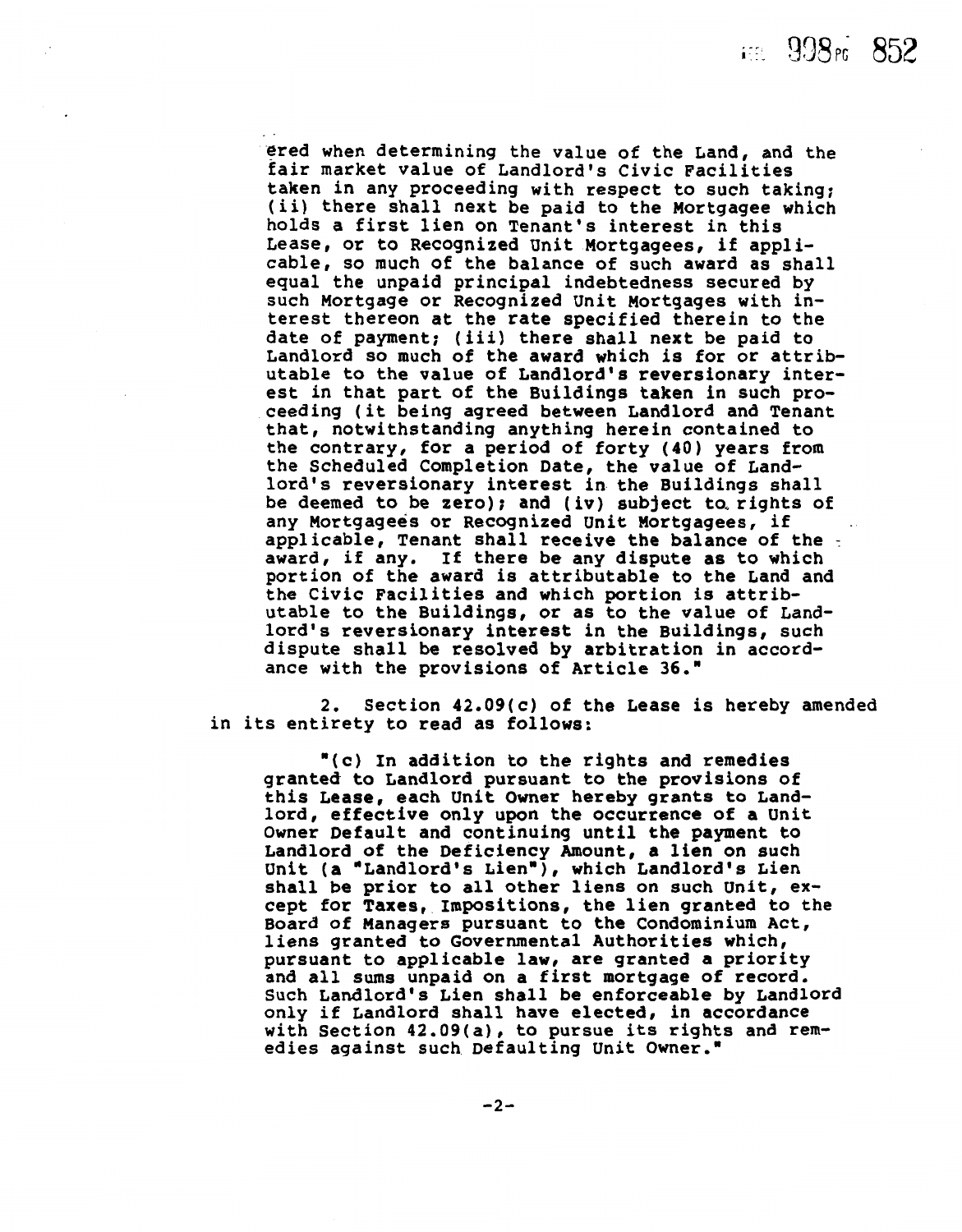im 998m 853

3. Except as herein amended, the terms and provisions of the Lease, in all other respects, shall remain un-modified and in full force and effect.

 $\mathcal{S}$ 

IN WITNESS WHEREOF, the parties hereto have executed IN WITNESS WHEREOF, the parties hereto have execut

BATTERY PARK CITY AUTHORITY By:

RECTOR PARK A ASSOCIATES L.P., a Delaware limited partnership

 $By:$ Related Rector Park Inc., a general partner



 $Innovations,  $f_{\text{no}}$$ 

**P7** -  $B_1$  ,  $B_2$ ,  $B_3$ ,  $B_4$ ,  $B_5$ ,  $B_6$ ,  $B_7$ ,  $B_7$ ,  $B_8$ 

- ted Site  $\ell$ 
	- Related/Rector/Park  $\int$  Inc.  $By:$



A Innovations I

By: RPA Innovations, Inc.

Bv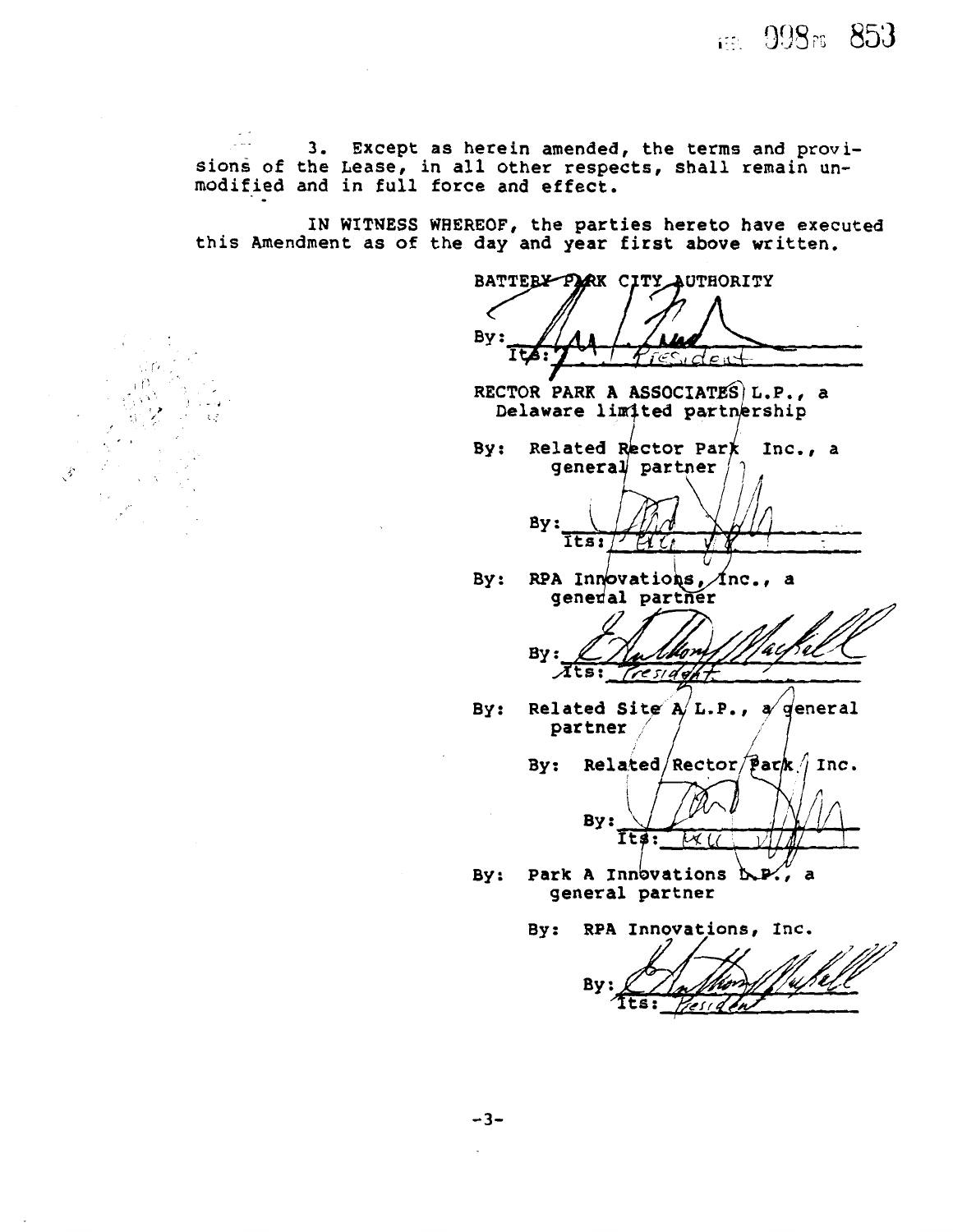### 122 998m 855

**STATE OF NEW YORK 1** : ss: **COUNTY \_OF NEW YORK** )

on this state of navinia , 1985, before me on this state of  $\mathcal{W}_{\text{triangle}}$ , 1985, before me<br>bersonally came  $\mathcal{W}_{\text{triangle}}$  5.  $\mathcal{W}_{\text{triangle}}$ , to me known, who,<br>being by me duly sworn, did depose and say that he resides at<br> $\mathcal{W}_{\text{triangle}}$  ( $\mathcal{W}_{\text{triangle}}$  ,  $\mathcal{W}_{\text{triangle}}$  he is the  $\rho_{\text{model}}$  of BATTERY PARK CITY AUTHORITY, the public benefit corporation described in and which executed the foregoing instrument; that he knows the seal of said corporation; that the seal affixed to said instrument is such corporate seal; that it was so affixed by order of the members of said corporation; and that he signed his name thereto by like order.

CECILLA MADDEN<br>Notary Public, State of New York<br>Notary Public, State of New York<br>Cualified in New York Cunty<br>Cert. Fight in New York Cunty  $C \cdot C$ 

æ More Notary Public  $\ddot{\phantom{a}}$ 

-

**CECXLIA MADDEN Notary Public. State of New York No. 304698371**  Qualified **in Nawou Couaq Ccrt. Filed in New York County**  Commission Expires March 30, 198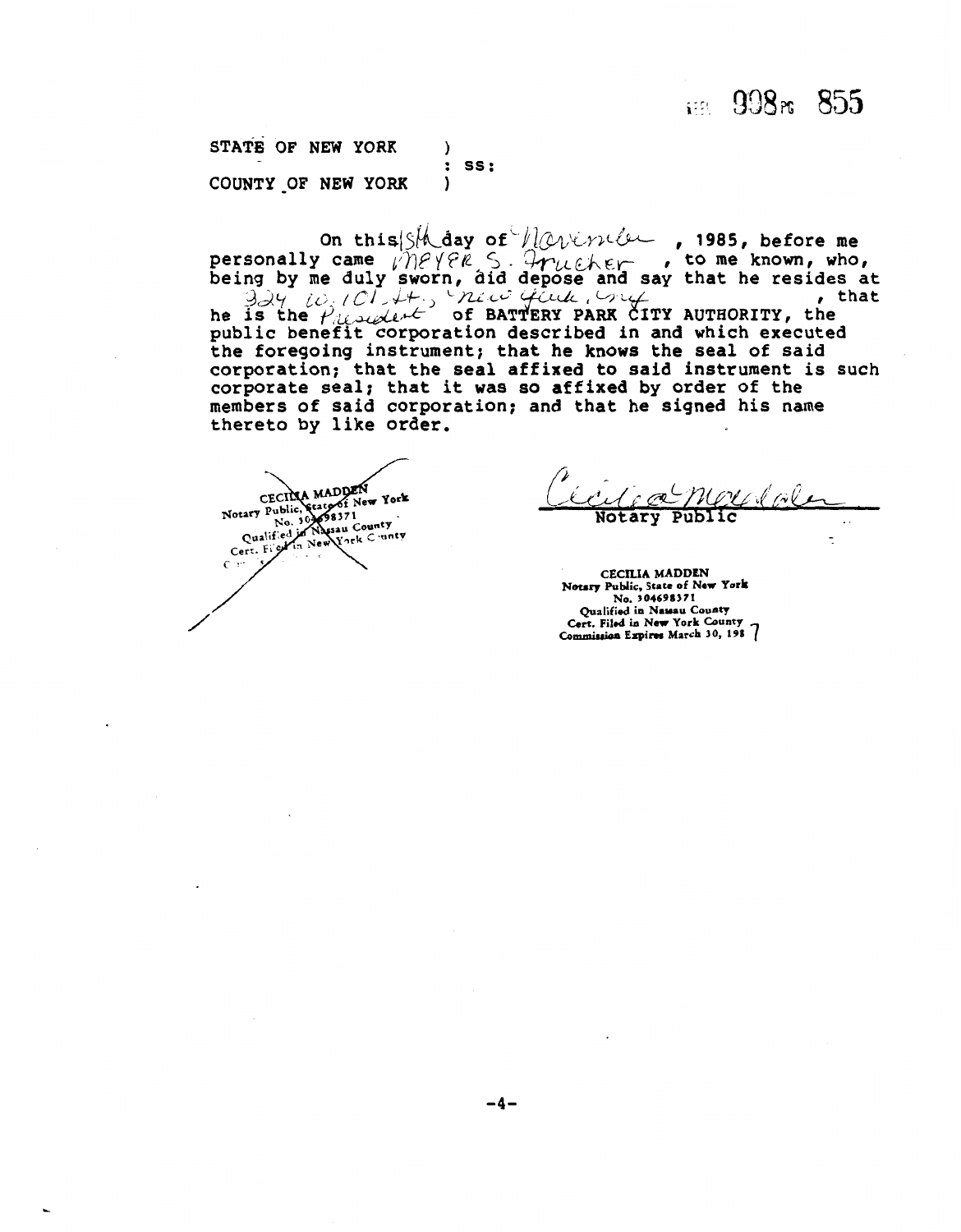### $\approx$  998 $\approx$  856

**STATE OF NEW YORK** ) : ss:<br>) COUNTY **-OF** NEW YORK )

On this  $\theta$  day of  $M$  oven  $\theta$ . 1985, before me state of NEW YORK : ss:<br>
county of NEW YORK )<br>
on this ( $\ell$  day of  $\ell$  of *Endy*, 1985, before me<br>
personally appeared *Peter Youeph*, to me known,<br>
who, being by me duly sworn, did depose and say that he<br>
resides at  $\lambda$ tesides at  $\alpha \mathcal{C}_e$ <br>that he is the corporation described in the foregoing instrument and which executed the same as a general partner in the Delaware limited partnership known **as** Related Site **A** L.P., which partnership is a general partner in the Delaware limited partnership known as RECTOR PARK A ASSOCIATES L.P., and that he signed his name thereto by order of the board of directors of said corporation.

 $\lambda$ chahon **Notary Public** 

. **1-c-**  <sup>&</sup>gt;**LYNN McMAHON**  ? **Notary Publc, State of New Yark NO. 30-4802565 Qualified in Nassau County<br>Certificate Filed in New York County**  $\frac{1}{2}$ **Commission Expires March 30, 19. 5.3,**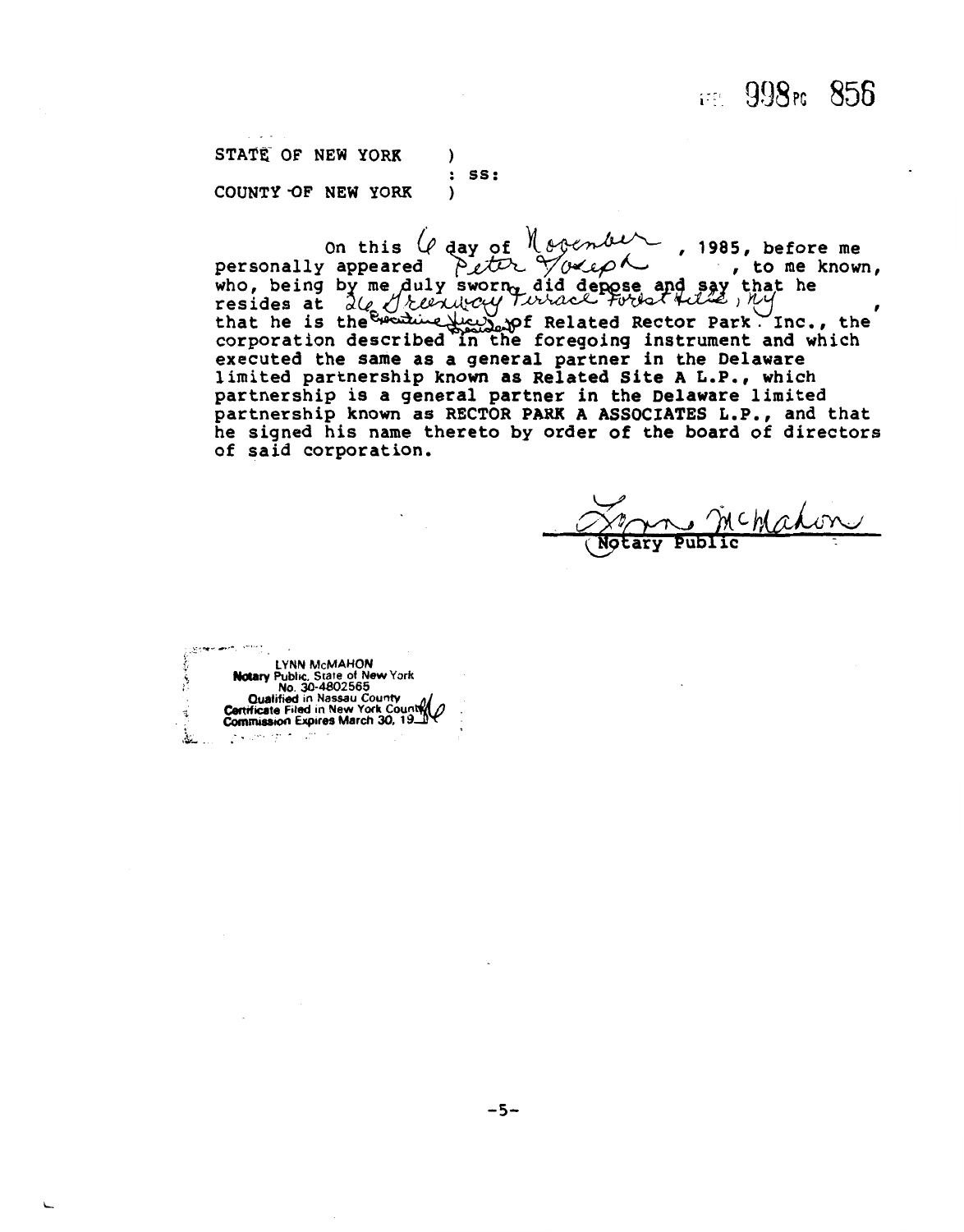in 998rc 857

STATE OF NEW YORK  $\lambda$  $:$  SS: COUNTY OF NEW YORK  $\lambda$ 

On this s<sup>of</sup> day of lovem  $\frac{1}{2}$ , 1985, before me Critane  $e\overline{e}$  , to me known. who, being by me duly sworn, ald depose and say that he<br>resides at  $(10, 12)$  and *the strength my ny* that he is the *Presence* of RPA Innovations, Inc., the corporation described in the foregoing instrument and which<br>executed the same as a general partner in the Delaware limited partnership known as RECTOR PARK A ASSOCIATES L.P., and that he signed his name thereto by order of the board of directors of said corporation.

 $2C<sub>C</sub>$ 

Notary Public

KAREN A. GALIONE<br>Public, State of New York h 24-01GA4813951 id in Kings Cour n Expires March 30. 19.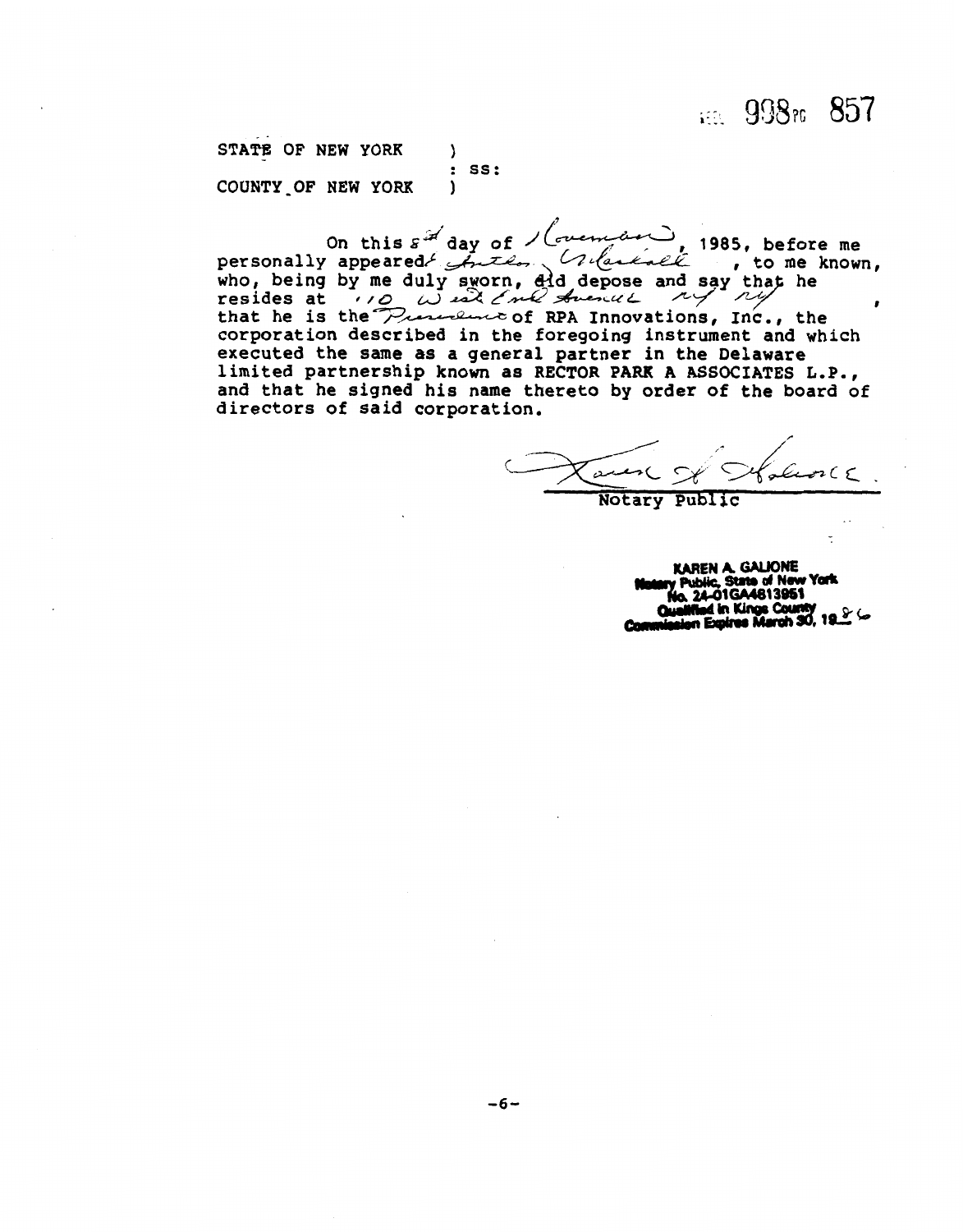115. 998rs 858

STATE OF NEW YORK 1 : ss: COUNTY OF NEW YORK )

on this  $\mathcal{L}$  day of  $\mathcal{N}$  or  $\mathcal{L}$ , 1985, before me<br>personally appeared  $\mathcal{L}$ ,  $\mathcal{L}$ ,  $\mathcal{L}$ ,  $\mathcal{L}$ , to me known,<br>who, being by me, duly sworn, did depose and say that he inc) being by me, and it, and deplace and say that he<br>resides at  $\partial \varphi$  *Dree redroit forced folest julis, by*<br>that he is the *tandus here*, inf Related Rector Park Inc.. the nat he is the executed the same as a general partner in the Delaware<br>executed the same as a general partner in the Delaware limited partnership known as RECTOR **PARK A** ASSOCIATES **L.P.,**  and that he signed his name thereto by **order** of the board of directors of said corporation.

Mchlahon

LYNN McMAHON<br>Notary Public, State of New York<br>No. 30-4802565<br>Cualified in Nassau County<br>Sertificate Filed in New York County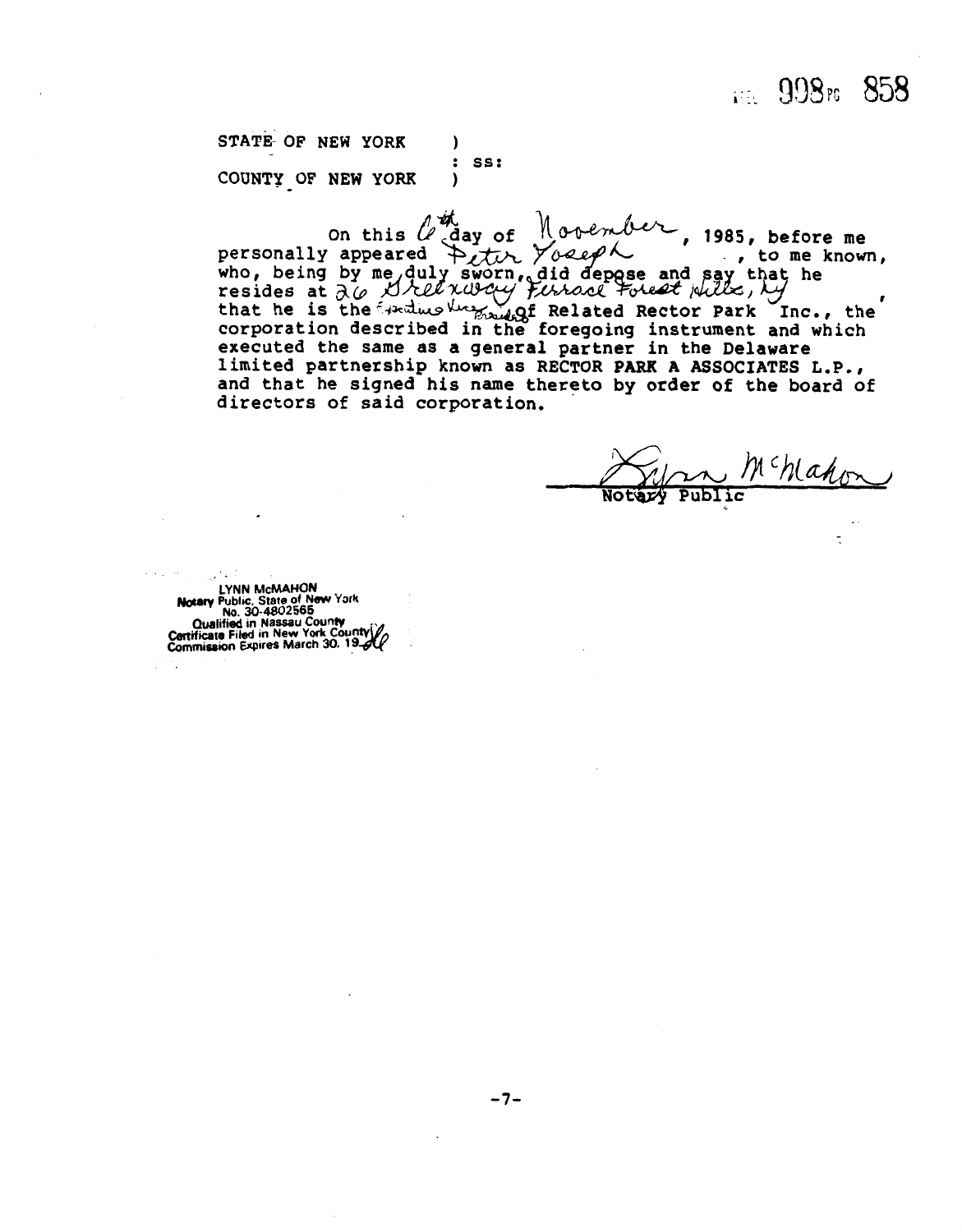#### 111 998r 859

STATE OF NEW YORK 1 SS:  $\ddot{\cdot}$ COUNTY OF NEW YORK )

 $\mathcal{U}$  day of On this 1985, before me E. Artim personally appeared nachiele to me known, who, being by me duly sworn, did depose and say that he<br>resides at 10 and could stream that he , that he is the Punch & of RPA Innovations, Inc., the corporation described in the foregoing instrument and which executed the same as a general partner in the Delaware limited partnership known as Park A Innovations L.P., which partnership is a general partner in the Delaware limited partnership known as RECTOR PARK A ASSOCIATES L.P., and that he signed his name thereto by order of the board of directors of said corporation.

Notary Public

KAREN A. GALIONE<br>Notary Public, State of New York<br>No. 24-01GA4813951 **Qualified in Kings County** & 6 Commission Expires March 30, 19